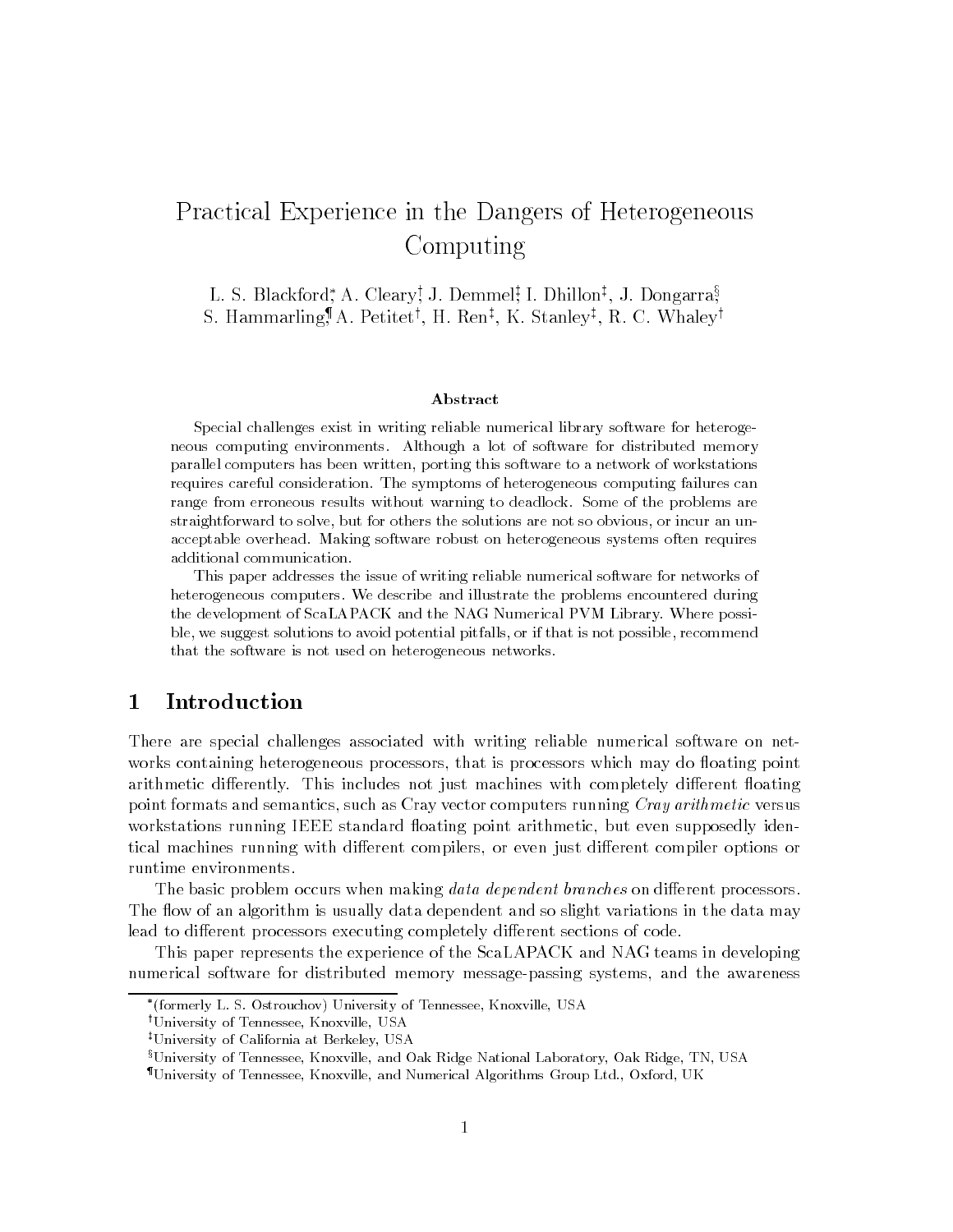that the software being developed may not be as robust on heterogeneous systems as on homogeneous systems. We briefly describe the work of these teams in Section 2, and Section 3 defines our use of the terms homogeneous and heterogeneous computing, and discusses the considerations leading to the definitions.

In Sections 4, 5 and 8 we look at three areas that require attention in developing software for heterogeneous networks: machine parameters, where we discuss what the values of machine parameters, such as machine precision should be; checking global arguments and communicating floating point values; and algorithmic integrity, that is, how can we ensure that algorithms perform correctly in a heterogeneous setting. The particular case of communicating floating point values on IEEE machines is briefly discussed in Section 6. Some additional considerations arising from what we regard as poor arithmetic, ranging from lack of full IEEE arithmetic support to unnecessary overflow in complex arithmetic, are discussed in Section 7.

This report is an updated version of [5], which takes into account problems encountered during the preparation of Version 1.2 of ScaLAPACK [2].

#### 2 Motivation and Background

The challenges of heterogeneous computing discussed in this paper came to light during the development of ScaLAPACK and the NAG Numerical PVM Library ([17]).

ScaLAPACK is a library of high performance linear algebra routines for distributed memory MIMD machines. It is a continuation of the LAPACK project, which has designed and produced an efficient linear algebra library for workstations, vector supercomputers and shared memory parallel computers  $([1])$ . Both libraries contain routines for the solution of systems of linear equations, linear least squares problems and eigenvalue problems. The goals of the LAPACK project, which continue into the ScaLAPACK project, include efficiency so that the computationally intensive routines execute as fast as possible; reliability, including the return of condition estimates and error bounds; portability across machines; flexibility so that users may construct new routines from well designed components; and ease of use. Towards this last goal the ScaLAPACK software has been designed to look as much like the LAPACK software as possible. ScaLAPACK is naturally also concerned with scalability as the problem size and number of processors grow.

Many of these goals have been attained by developing and promoting standards, especially specications for basic computational and communication routines. Thus LAPACK relies on the BLAS  $([16, 7, 6])$ , particularly the Level 2 and 3 BLAS for computational efficiency, and ScaLAPACK relies upon the BLACS  $([8])$  for efficiency of communication and uses a set of parallel BLAS, the PBLAS ([3]), which themselves call the BLAS and the BLACS. LAPACK and ScaLAPACK will run on any machines for which the BLAS and the BLACS are available. A PVM ([9]) version of the BLACS has been available for some time and the portability of the BLACS has recently been further increased by the development of a version that uses MPI ([18]).

As the BLACS are perhaps not so widely known as the BLAS and LAPACK, we now give a brief description. The BLACS, which stands for Basic Linear Algebra Communication Subprograms, form a message passing library, specically designed for dense linear algebra, in which the computational model consists of a one or two dimensional grid of processes,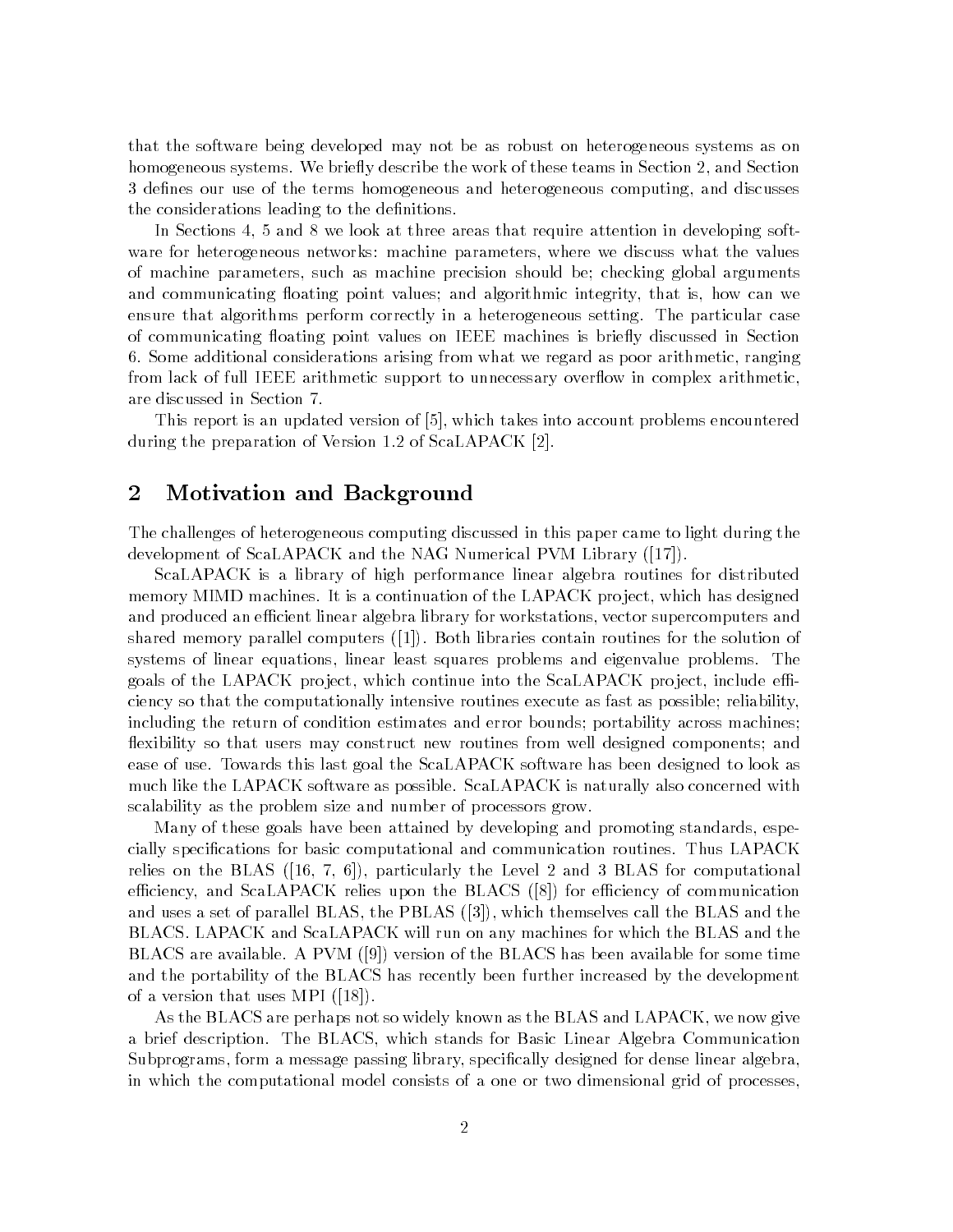where each process stores matrices and vectors. The BLACS include synchronous send and receive routines to send a matrix or submatrix from one process to another, to broadcast submatrices to many processes, or to compute global reductions such as sums, maxima and minima. There are also routines to set up, change, or query the process grid. The BLACS permit a process to be a member of more than one, possibly overlapping, grids, each one labeled by a context. Some message passing systems also include the idea of a context; in MPI it is termed a communicator. See [8] and [18] for further details.

The NAG Numerical PVM Library is a library of numerical routines, also for distributed memory MIMD machines, that contains routines for dense and sparse linear algebra, including ScaLAPACK routines, quadrature, optimization, random number generation and various utility routines for operations such as data distribution and error handling. This library owes much to the ScaLAPACK development, uses essentially the same model for distributed memory computing as ScaLAPACK and was developed with the same goals in mind ([11]). Since the development of an MPI version the NAG Library is now known generically as the NAG Parallel Library.

Both ScaLAPACK and the NAG Numerical PVM Library use the BLACS computational model and utilize the BLACS context. In addition they both use an SPMD programming model.

ScaLAPACK and the NAG Numerical PVM Library were developed with heterogeneous environments in mind, as well as standard homogeneous machines. But during development it was realized that we could not guarantee the safe behavior of all our routines in a heterogeneous environment and so, for the time being, both libraries are only fully supported on homogeneous machines. ScaLAPACK, though, is tested on networks of IEEE machines and is believed to work correctly in such environments, and it is intended to be able to fully support other heterogeneous environments in the near future. Any known heterogeneous ranures are documented in the life **errata.scalapack** on Nethb<sup>-</sup>. It is intended that the NAG Parallel Libraries should also support heterogeneous environments in the future.

In this report we concentrate primarily on the ScaLAPACK experience.

# 3 Homogeneous and Heterogeneous Computing

The definition of a heterogeneous computing environment depends to some extent on the application. Here we attempt a definition that is relevant to numerical software. The three main issues determining the classification are the hardware, the communication layer, and the software (operating system, compiler, compiler options). Any differences in these areas can potentially affect the behavior of the application. Specifically, the following conditions must be satisfied before a system can be considered **homogeneous**:

- 1. The hardware of each processor guarantees the same storage representation and the same same results for operations on floating point numbers.
- 2. If a floating point number is communicated between processors, the communication layer guarantees the exact transmittal of the floating point value.

 $^1$ http://www.netlib.org/scalapack/index.html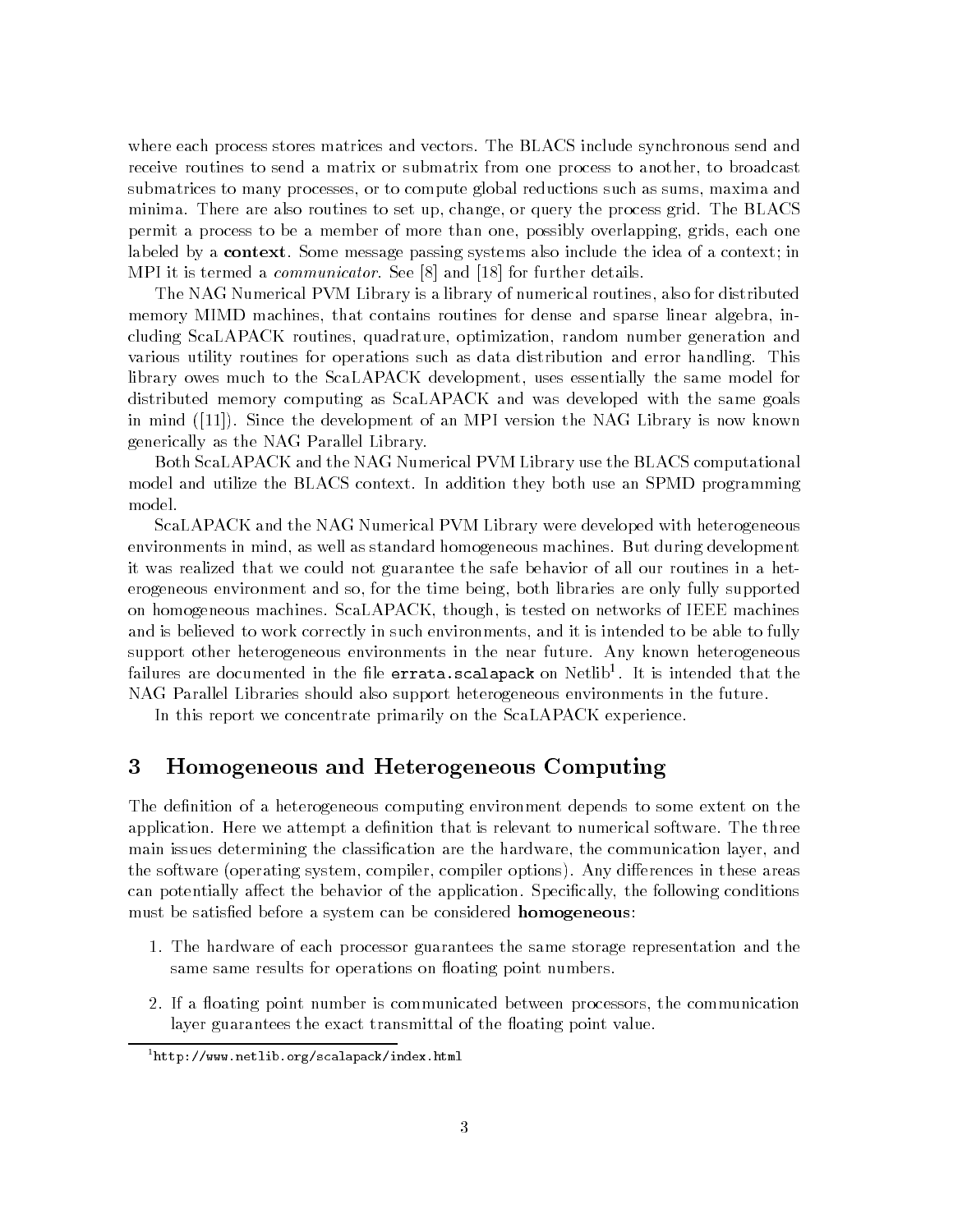3. The software (operating system, compiler, compiler options) on each processor also guarantees the same storage representation and the same same results for operations on floating point numbers.

We regard a **homogeneous machine** as one which satisfies condition  $(1.)$ ; a **homo**geneous network as a collection of homogeneous machines which additionally satises condition  $(2)$ ; and finally, a **homogeneous computing environment** as a homogeneous network which satisfies condition  $(3.)$ . We can then make the obvious definition that a **het**erogeneous computing environment is one that is not homogeneous. The requirements for a homogeneous computing environment are quite stringent and are frequently not met in networks of workstations, or PCs, even when each computer in the network is the same model.

Some areas of distinction are quite obvious, such as a difference in the architecture of two machines, or the type of communication layer implemented. Communication issues are discussed in more detail in Section 6. Some hardware and software issues, however, can potentially affect the behavior of the application and be difficult to diagnose. For example, the determination of machine parameters such as machine precision, overflow, and underflow; or the implementation of complex arithmetic such as complex division; or the handling of NaNs and subnormal numbers could differ. Some of these subtleties may only become apparent when the arithmetic operations occur on the edge of the range of representable numbers. Section 4 discusses arithmetic issues in more detail.

The difficult question that remains unanswered for developers of library software is: when can we *quarantee* that heterogeneous computing is safe? There is also the question of just how much additional programming effort we should expend to gain the additional robustness. Unless we can incorporate a reliable test for homogeneity, we are also in danger of imposing a considerable additional performance penalty on homogeneous systems in order to perform safely on heterogeneous systems.

To illustrate the potential problems consider the iterative solution of a system of linear equations where the stopping criterion depends upon the value of some function,  $f$ , of the relative machine precision  $, \, \epsilon. \,$  The test for convergence might well include a test of the  $$ form:

#### 2 = 2 = 11 then converged to the converged to the convergence of the convergence of the convergence of the convergence of the convergence of the convergence of the convergence of the convergence of the convergence of the c

In a heterogeneous setting the value of f may be different on different processors and  $e_r$ and  $x_r$  may depend upon data of different accuracies, and thus one or more processes may converge in a fewer number of iterations. Indeed the stopping criterion used by the most accurate processor may never be satisfied if it depends on data computed less accurately by other processors. If the code contains communication between processors within an iteration, it may not complete if one processor converges before the others. In a heterogeneous environment, the only way to guarantee termination is to have one processor make the convergence decision and broadcast that decision.

This is a strategy we shall see again in later sections.

 ${}^2A$  common definition of the relative machine precision, or unit roundoff, is the smallest positive floating point value,  $\epsilon$ , such that  $f(1 + \epsilon) > 1$ , where  $f(x)$  is the floating point representation of x. See [12, Chapter 2] for further details.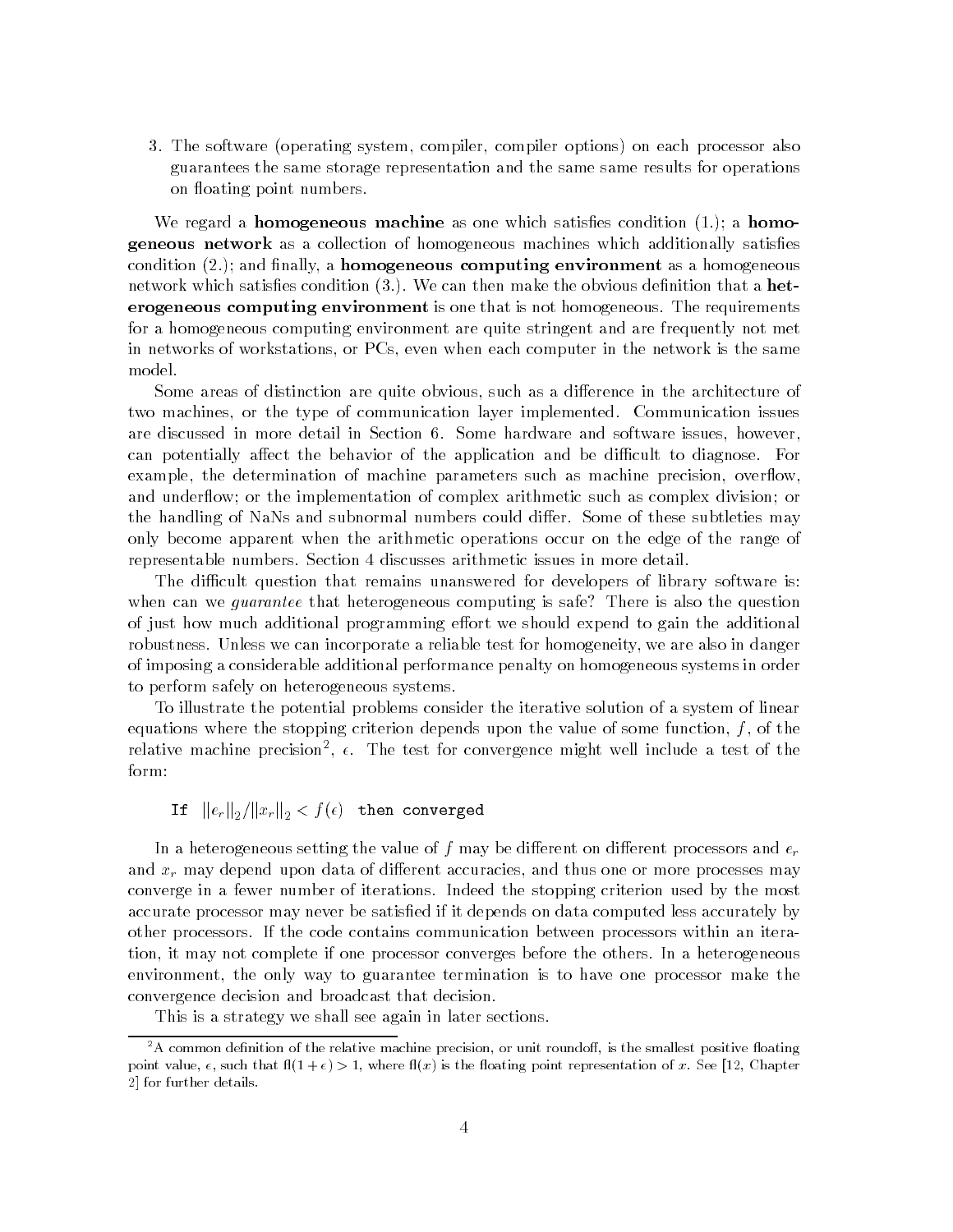#### 4 Machine Parameters

Machine parameters such as the relative machine precision, the underflow and overflow thresholds, and the smallest value which can be safely reciprocated (which in LAPACK is called sfmin), are frequently used in numerical linear algebra computations, as well as in many other numerical computations. Without due care, variations in these values between processors can cause problems, such as those mentioned above.

Many such problems can be eliminated by using the *largest* machine precision among all participating processors. In LAPACK routine DLAMCH returns the (double precision) machine precision (as well as other machine parameters). In ScaLAPACK this is replaced by PDLAMCH which returns the largest value over all the processors, replacing the uniprocessor value returned by DLAMCH. Similarly, one should use the smallest overflow threshold and largest underflow threshold over the processors being used. The ScaLAPACK routine PDLAMCH runs the LAPACK routine DLAMCH on each process in the context and communicates the relevant maximum or minimum value. We refer to these machine parameters as the **multiprocessor machine parameters.** DLAMCH can also return the base,  $b$ , which nowadays is invariably  $b = 2$ , but what we would do for PDLAMCH if we ever had a mixture of binary and decimal machines in a network we leave as an open question!

Note that since PDLAMCH requires communication to each process in the context, it suffers from the weakness that it cannot be called by a subset of the processes (as might for example happen when a conditional statement such as an IF statement is being executed), because processes will be waiting for a communication which will never take place. There are many examples in ScaLAPACK codes, however, where only a subset of nodes (for instance one column or one row of the process grid) is performing a given computation, such as pivot selection. ScaLAPACK has to avoid calling PDLAMCH from such computations. Section 8 contains a specic example of this case.

For this reason, it is expected that the next release of the BLACS will support caching based on the BLACS context. We will then be able to perform the communication just once for each context and cache the values on the context. Subsequent PDLAMCH calls within the context will then access strictly local data, so will be more efficient, and thus may be safely called from code performing computations on grid subsets.

## 5 Global Arguments and Floating Point Values

In a homogeneous environment we think of a *global* variable as having the same value on each process, but of course this may not be true of floating point values in a heterogeneous environment.

Where possible, the high level routines in the ScaLAPACK and NAG Libraries check arguments supplied by users for their validity in order to aid users and provide as much reliability as possibility. In particular, global arguments are checked. When these global arguments are floating point values they may of course, for the reasons previously discussed, have different values on different processors.

This raises the question of how, and even whether, such arguments should be checked, and what action should be taken when a failure occurs. If we compare the values, they may not be the same on each process, so we need to allow a tolerance based upon the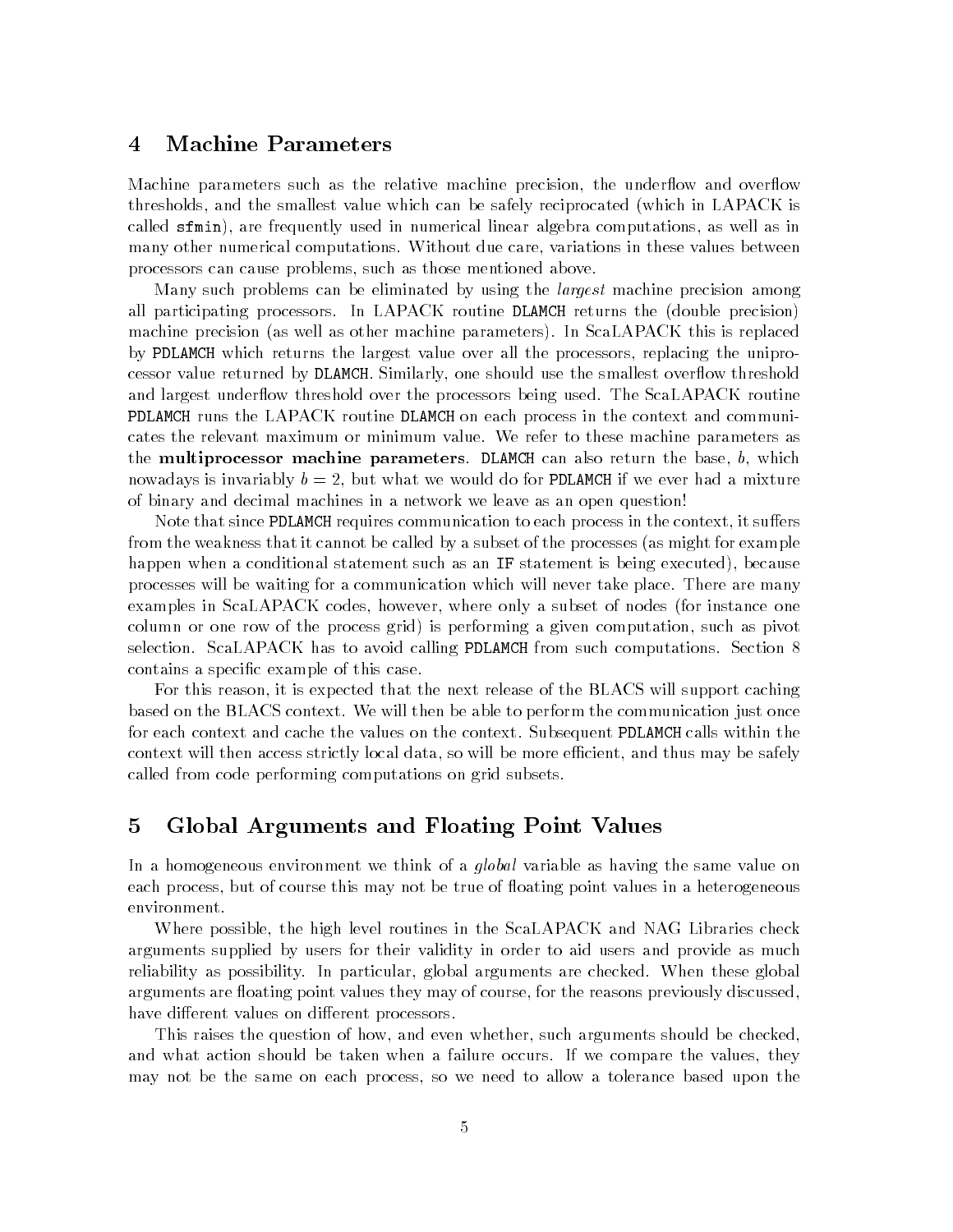multiprocessor machine precision. Alternatively, we can check a global argument on just one process and then, if the value is valid, broadcast that value to all the other processes. Of course this alternative approach has extra overhead, but it may be the most numerically sound solution, since the library routine has algorithmic control, and puts slightly less burden on the user.

Similar issues occur whenever we communicate a floating point value from one processor to another. Unless we have special knowledge, and one such case will be discussed in the next section, we should not assume that the target processor will have exactly the same value as the sending processor and we must write the code accordingly.

#### 6 Communicating Floating Point Values on IEEE Machines

The IEEE standard for binary floating point arithmetic  $(13)$  specifies how machines conforming to the standard should represent floating point values. We refer to machines conforming to this standard as IEEE machines<sup>s</sup>. Thus, when we communicate noating point numbers between IEEE machines we might hope that each processor has the same value. This is a reasonable hope and will often be realized.

For example, XDR (External Data Representation, [19]) uses the IEEE representation for floating point numbers and so a message passing system that uses XDR will communicate oating point numbers without change4 . PVM is an example of a system that uses XDR. MPI suggests the use of XDR, but does not mandate its use ([18, Section 2.3.3]). Unless we have additional information about the implementation we cannot assume that floating point numbers will be communicated without change on IEEE machines when using MPI.

Note that there is also an IEEE standard concerned with standardizing data formats to aid data conversion between processors ([15]).

#### $\overline{7}$ 7 Considerations Due to Poor Arithmetic

As we expand the ScaLAPACK test suite to encompass more rigorous testing, particularly for floating point values close to the edge of representable numbers (as is present in the LAPACK test suite), we are reminded of additional dangers which must be avoided in floating point arithmetic. For example, it is a sad reflection that some compilers still do not implement complex arithmetic carefully. In particular, unscaled complex division still occurs on certain architectures, leading to unnecessary overhow". To handle this difficulty ScaLAPACK, as LAPACK, restricts the range of representable numbers by a call to routine PDLABAD (in double precision), the equivalent of the LAPACK routine DLABAD, which, if desired, takes the square root of the smallest and largest representable numbers for the computation to protect from unnecessary underflow or overflow. PDLABAD calls DLABAD locally on each process and then communicates the minimum and maximum value respectively. Arguably we should have separate routines for real and complex arithmetic, but since we

Tt should be noted that there is also a radix independent standard ([14]).

<sup>4</sup> It is not clear whether or not this can be assumed for subnormal (denormalized) numbers.

<sup>5</sup>At the time of testing ScaLAPACK version 1.2, the HP9000 exhibited this behavior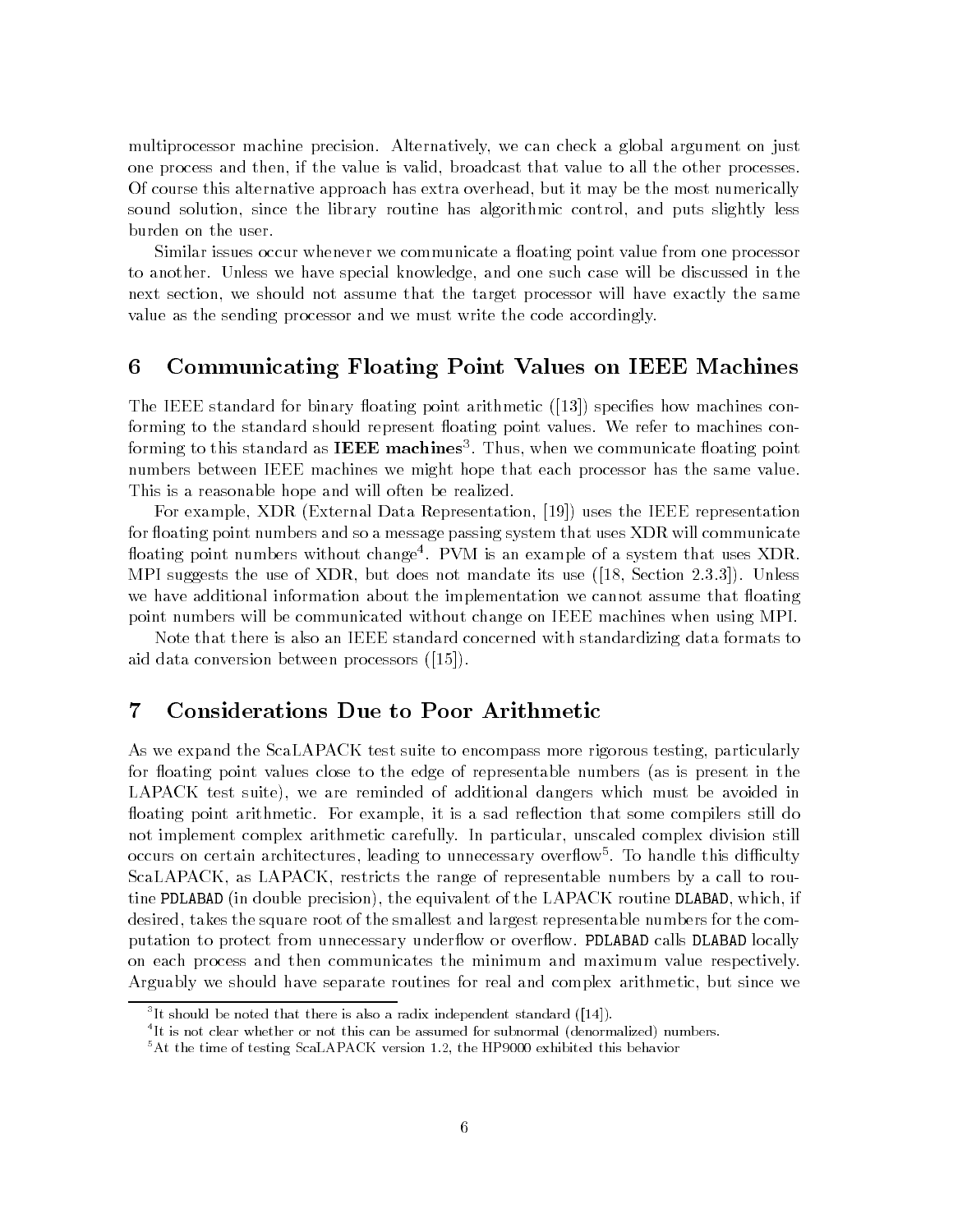hope that the need for DLABAD will eventually disappear we have so far resisted taking that step.

This is particularly irritating if one machine in a network is causing us to impose unnecessary restrictions on all the machines in the network, but without this, catastrophic results can occur during computations near the overflow or underflow thresholds.

Another problem that we have encountered during testing is in the way that subnormal (denormalized) numbers are handled on certain (near) IEEE architectures. By default, some architectures hush subnormal numbers to zero°. Thus, if the computation involves numbers near underflow and a subnormal number is communicated to such a machine, the computational results may be invalid and the subsequent behavior unpredictable. Often such machines have a compiler switch to allow the handling of subnormal numbers, but it can be non-obvious and we cannot guarantee that users will use such a switch.

This behavior occurred during the heterogeneous testing of the linear least squares routines when the input test matrix was a full-rank matrix scaled near underflow. During the course of the computation a subnormal number was communicated, this value was unrecognized on receipt, and a floating point exception was flagged. The execution on the processor was killed, subsequently causing the execution on the other processors to hang. As we expand the test suite we expect to discover such behavior in other parts of ScaLAPACK, since we do not believe that there was anything special about the least squares routines.

A solution would be to replace subnormal numbers either with zero, or with the nearest normal number, but we are somewhat reluctant to implement this within ScaLAPACK, since this does not seem to be the right software level at which to do this.

A simple example program to illustrate this problem is given in Appendix A.

### 8 Algorithmic Integrity

The suggestions we have made so far certainly do not solve all of the problems. We are still left with major concerns for problems associated with varying floating point representations and arithmetic operations between different processors, different compilers and different compiler options. We have given one example at the end of Section 3 and we now illustrate the difficulties with three further examples from ScaLAPACK, the second example giving rather more severe difficulties than the first and third.

Many routines in LAPACK and hence also in ScaLAPACK, scale vectors and matrices. The scaling is done to equilibrate or balance a matrix in order to improve its condition, or to avoid harmful underflow, or overflow, or even to improve accuracy by scaling away from subnormal numbers. When scaling occurs we naturally have to ensure that all processes containing elements of the vector or matrix to be scaled, take part in the scaling. Consider the case of a four element vector

$$
x^T = \left( \begin{array}{ccc} x_1 & x_2 & x_3 & x_4 \end{array} \right)
$$

distributed over two processors, with the following test for scaling:

 $\mathbb{R}^n$  if and  $\mathbb{R}^n$  if  $\mathbb{R}^n$  if  $\mathbb{R}^n$  if  $\mathbb{R}^n$  if  $\mathbb{R}^n$  if  $\mathbb{R}^n$ 

The DEC Alpha, at the time of writing, is an example.  $\blacksquare$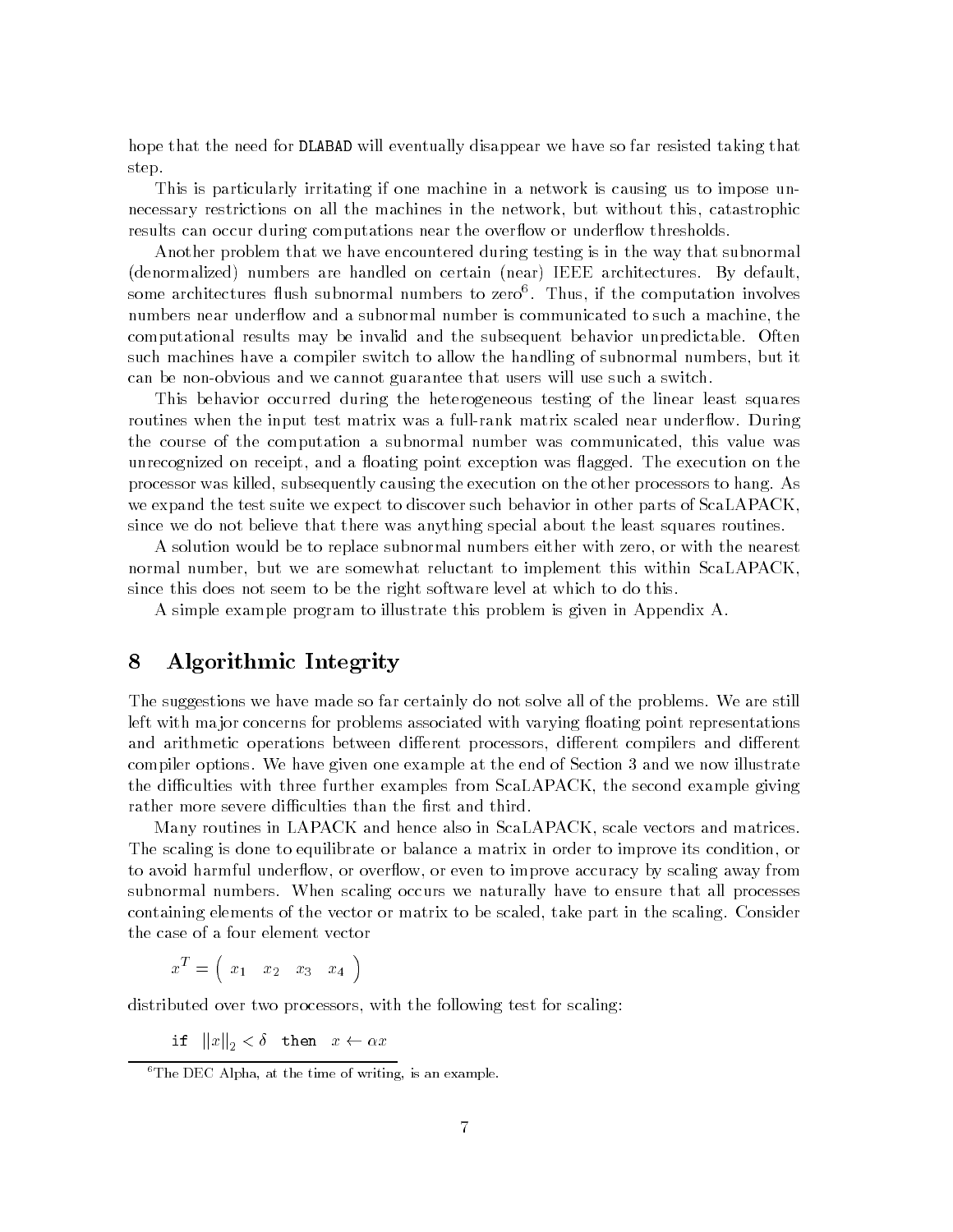As illustrated below, if we let each processor make the decision independently then we risk the danger of one processor scaling, while the other does not.



If this situation occurred the computation would now proceed with the meaningless vector

 $x^T = \begin{pmatrix} \alpha x_1 & \alpha x_2 & x_3 & x_4 \end{pmatrix}$ .

One way to ensure correct computation is to put one process in control of whether or not scaling should take place, and for that process to communicate the decision to the other processes. Having a controlling process is a common way to solve such problems on heterogeneous networks.

An example of a routine that scales to improve accuracy is the LAPACK routine DLARFG, which computes an elementary reflector (Householder transformation matrix)  $H$  such that

$$
Hx = \beta e_1,
$$

where  $\beta$  is a scalar, x is an n element vector and  $e_1$  is the first column of the unit matrix. H is represented in the form

$$
H = I - \tau v v^T,
$$

where  $\tau$  is a scalar and v is an n element vector. Since H is orthogonal we see that

$$
|\beta| = ||x||_2.
$$

If  $|\beta|$  is very small (subnormal or close to being subnormal), DLARFG scales x and recomputes . This computation is at the factorization is at the LAPACK ALL and other, factorizations (see for example [10]).

In the case of the equivalent ScaLAPACK routine PDLARFG,  $x$  will typically be distributed over several processors, each of which participates in the computation of kxk (kx k) – if necessary, scales its portion of the vector x and recomputes  $\|x\|_2$  , from the previous  $x$ discussion we can see that we clearly need to take care here, or else, in close cases, some  $\mathbf{1}$  recompute  $\mathbf{1}$  attempt to recompute kink  $\mathbf{1}|\mathbf{2}$  , while others do not, leading to completely erroneous results, or even deadlock. This care will be exercised when ScaLAPACK is able to call the version of the BLACS that support caching, as discussed at the end of Section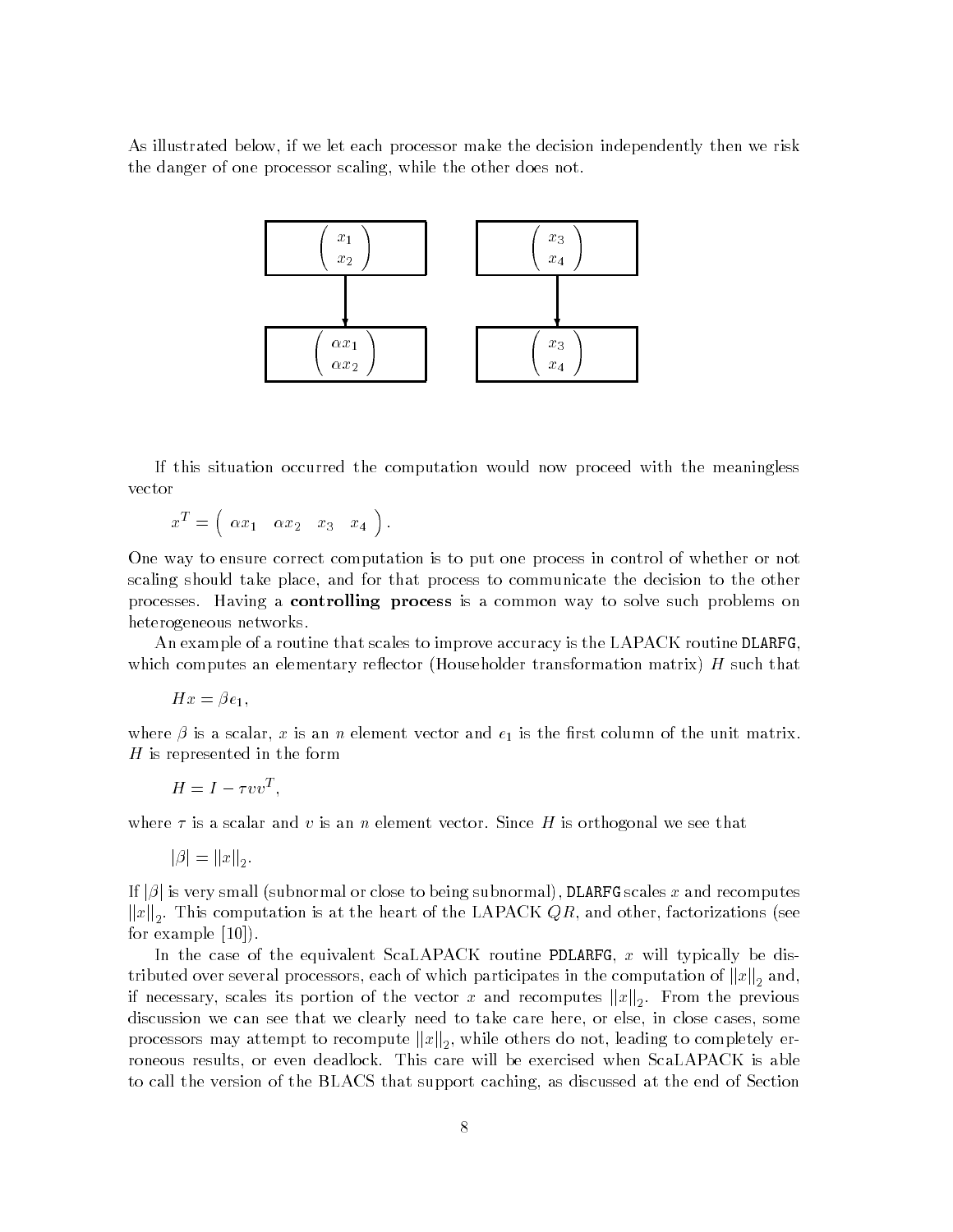4. The hope is that this will occur for Version 2.0 of ScaLAPACK. We could of course solve the problem now by using the idea mentioned above of a controlling process, but this would involve a rather heavy communication burden, and we prefer to wait until we can use the more efficient solution based upon the BLACS. Although failure is very unlikely and indeed we have not yet been able to find an example that fails without artificially altering the PDLARFG code, the possibility of failure exists.

Whilst we could not find an example that failed without altering the code, we were able to experimentally simulate such a heterogeneous failure, using the current version of ScalAPACK<sup>7</sup>, by performing the QR factorization of a 6 by 6 matrix A such that

$$
A = \delta \begin{pmatrix} 1 & \cdots & 1 \\ \vdots & & \vdots \\ 1 & \cdots & 1 \end{pmatrix}, \quad \delta \text{ small}
$$

We took  $\delta = \text{sfmin}$ , which is  $\approx 10^{-38}$  on an IEEE machine. The value of sfmin is used in PDLARFG to determine whether or not to scale the vector, and we artificially adjusted the value so that sfmin  $\leftarrow 2$  \* sfmin on one of the processes involved in the scaling decision. As expected, the execution of the factorization hung.

As the second, and somewhat harder problem consider the method of bisection for finding the eigenvalues of symmetric matrices performed by the ScaLAPACK routine PDSYEVX. In this algorithm, the real axis is broken into disjoint intervals to be searched by different processes for the eigenvalues contained in each interval. Disjoint intervals are searched in parallel. The algorithm depends on a function, say count  $(a,b)$ , that counts the number of eigenvalues in the half open interval [a, b ). Using count, intervals can be subdivided into smaller intervals containing eigenvalues until the intervals are narrow enough to declare the eigenvalues they contain as being found. The problem here is that two processors may not agree on the boundary between their intervals. This could result in multiple copies of eigenvalues if intervals overlap, or missing eigenvalues if there are gaps between intervals. Furthermore, the count function may count differently on different processors, so an interval [a, b ) may be considered to contain 1 eigenvalue by processor A, but 0 eigenvalues by processor B, which has been given the interval by processor A during load balancing. This can happen even if processors A and B are identical in hardware terms, but if the compilers on each one generate slightly different code sequences for count. In this example we have not yet decided what to do about all these problems, so we currently only guarantee correctness of PDSYEVX for networks of processors with identical floating point formats (but slightly different floating point operations turn out to be acceptable). See [4] for further discussion. Assigning the work by index rather than by range and sorting all the eigenvalues at the end may give the desired result with modest overhead. Of course, if floating point formats differ across processors, sorting is a problem in itself. This requires further investigation.

The symmetric eigensolvers, PDSYEVX and PZHEEVX, may also have trouble on heterogeneous networks when a subset of eigenvalues is chosen by value (i.e. RANGE='V') and one of the limits of that range (VL or VU) is within a couple of units in the last place (ulps) of an actual eigenvalue. The two processors may then disagree on the number of eigenvalues specified by the range VL and VU and the code breaks with each process returning INFO  $\neq 0$ 

<sup>7</sup>Version 1.2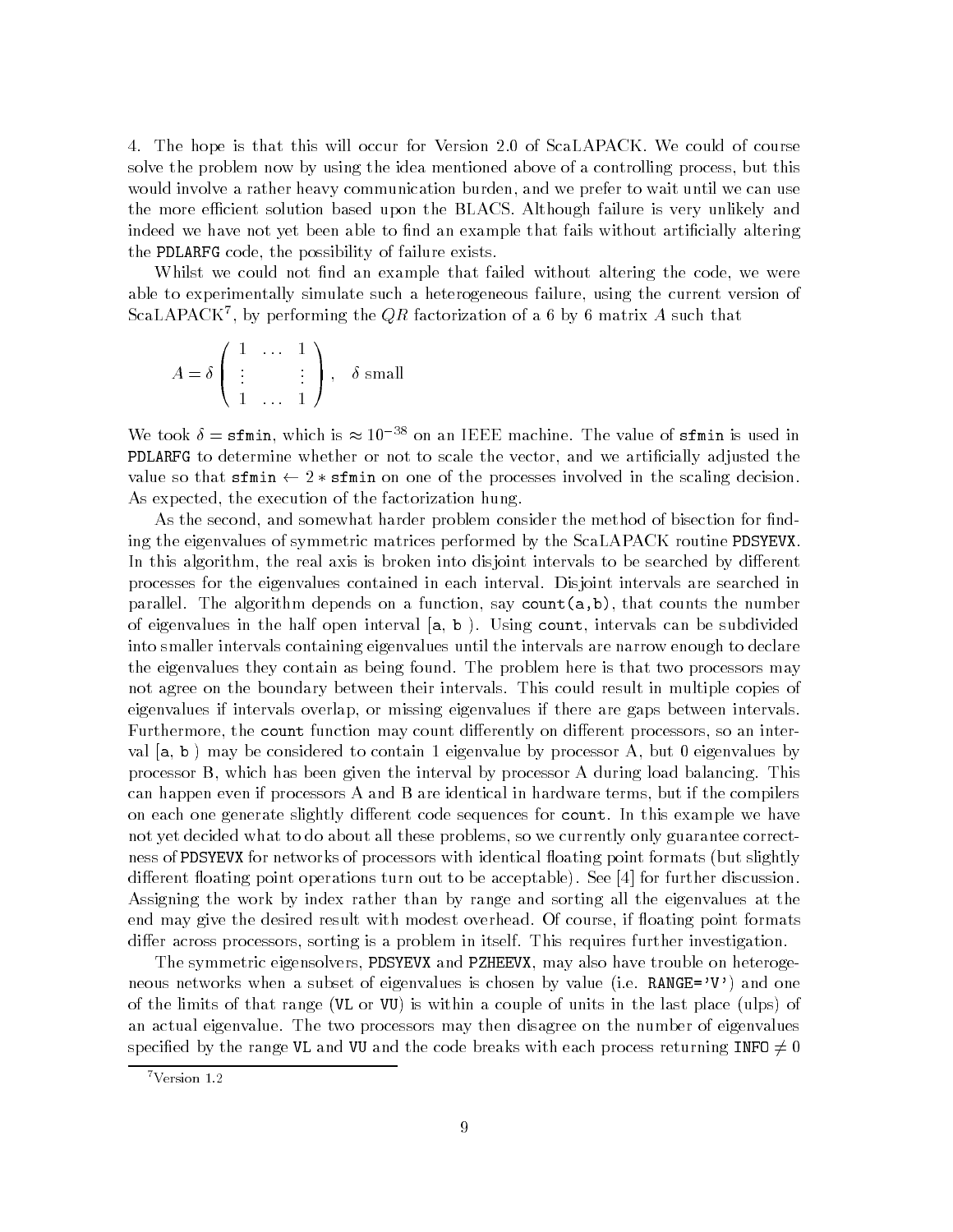(which is the LAPACK and ScaLAPACK failure indicator). This situation can happen when running the test code and should again be corrected in the next release. In every case that we have seen, the answer is correct despite the spurious error message. This is not a problem on homogeneous systems.

The third example is based upon the idea that some algorithms can perform redundant work in order to gain parallelism. While redundant work on different processors is intended to yield identical results, this may not be the case in a heterogeneous environment. For instance, one approach for parallelizing the symmetric eigenproblem is to perform the tridiagonal  $QR$  algorithm to reduce the tridiagonal matrix to diagonal form redundantly on all processors, save the plane rotations, and then accumulate the resulting Givens rotations in parallel into the relevant columns of the unit matrix. This results in  $O(n^{\gamma})$  redundant work, but  $O(n^2)$  parallel work, and requires no communication. Since the  $QR$  algorithm is not in general forward stable, slight differences in the underlying arithmetic can lead to completely different rotations and hence the danger of obtaining quite inconsistent eigenvectors. This problem can be solved by having a controlling process that runs the QR algorithm and then broadcasts the plane rotations to the other processes, but the communication cost is substantial:  $\cup$ ( $n^-$ ).  $-$ 

#### 9 Closing Remarks

We have tried to illustrate some of the potential difficulties concerned with floating point computations on heterogeneous networks. Some of these difficulties are straightforward to address, while others require considerably more thought. All of them require some additional level of defensive programming to ensure the usual standards of reliability that users have come to expect from packages such as LAPACK and the NAG Libraries.

We have suggested reasonably straightforward solutions to the problems associated with floating point machine parameters and global values, and have suggested the use of a controlling process to solve some of the difficulties of algorithmic integrity. This can probably be used to solve most of these problems, but in some cases at the expense of considerable additional overhead, usually in terms of additional communication, which is also imposed on a homogeneous network unless we have separate code for the homogeneous case. Unless we can devise a satisfactory test for homogeneity and hence have separate paths within the code, separate code would defeat the aim of portability.

A topic that we have not discussed is that of the additional testing necessary to give condence in heterogeneous environments. The testing strategies that are needed are similar to those already employed in reputable software packages such as LAPACK, but it may be very hard to produce actual test examples that would detect incorrect implementations of the algorithms because, as we have seen, the failures are likely to be very sensitive to the computing environment, and in addition may be non-deterministic.

The LAPACK and ScaLAPACK software is available from Nethb<sup>-</sup>, as is the documentation and the LAPACK Working Notes. A number of the other references in the bibliography can also be found via Netlib, particularly [1], [9] and [18].

<sup>8</sup>http://www.netlib.org/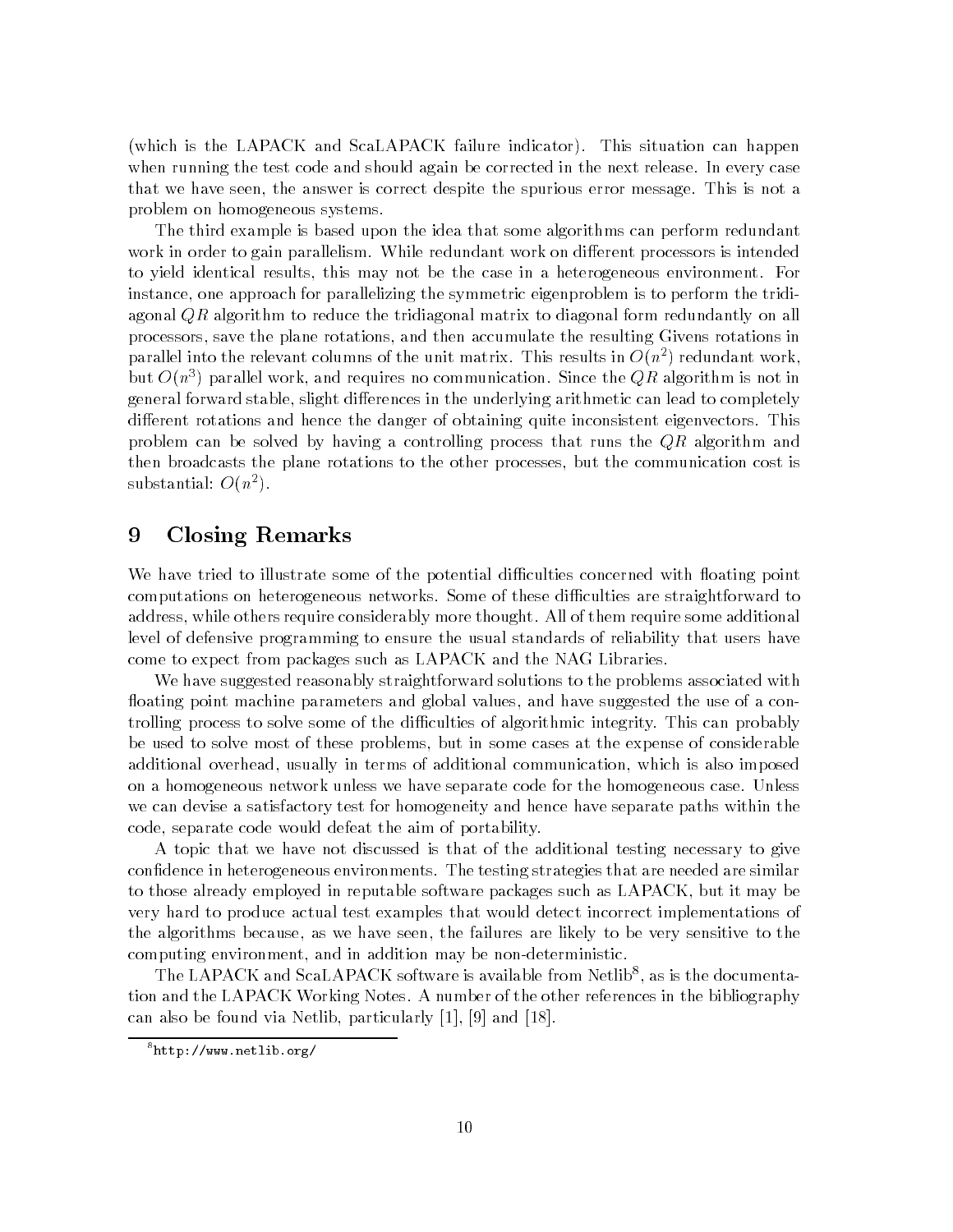#### $10$ Acknowledgments

We wish to thank all of our ScaLAPACK and NAG colleagues for a number of useful discussions on heterogeneous computing and their valuable input to this paper.

## Appendix  $A - Example Program$

The following code is intended to illustrate possible failure when a processor receives a subnormal number, but may not itself (by default) handle such numbers.

The example constructs a one by two grid with process identifiers  $(0,0)$  and  $(0,1)$ , and assumes that process  $(0,0)$  is running on a processor that generates IEEE subnormal numbers. For (possible) failure to occur process  $(0,1)$  should be running on a processor that does not support subnormal numbers.

We have observed failure when  $(0,0)$  is running on a Sun4 (which handles subnormal numbers correctly), and process  $(0,1)$  is running on a DEC Alpha under Unix, which by default flushes subnormal numbers to zero. (The non-default compiler flag-fpe1 will trap to software emulation.)

The program utilizes the BLACS. See [8] for further details on the BLACS.

PROGRAM SUBNRM

 $\ast$ 

```
.. Local Scalars
\starINTEGER TAM, ICNTXT, MYCOL, MYROW, NPCOL, NPROCS, NPROW
      REAL TWO
      .. Local Arrays ..
      REAL
                         X(1).. External Subroutines ..
      EXTERNAL
                         EXTERNAL BLACS_EXIT, BLACS_GET, BLACS_GRIDINFO,
     $ BLACS_GRIDINIT, BLACS_PINFO, BLACS_SETUP,
     $
                         SGERV2D, SGESD2D
\ast\ddot{\phantom{a}}\ast\astDetermine my process number and the number of processes in
      machine
\ast.. Executable Statements ..
      CALL BLACS_PINFO( IAM, NPROCS )
* If underlying system needs additional setup, do it now
\astIF( NPROCS.LT.1 ) THEN
         IF( IAM.EQ.0 ) THEN
            NPROCS = 2END IF
         CALL BLACS_SETUP( IAM, NPROCS )
```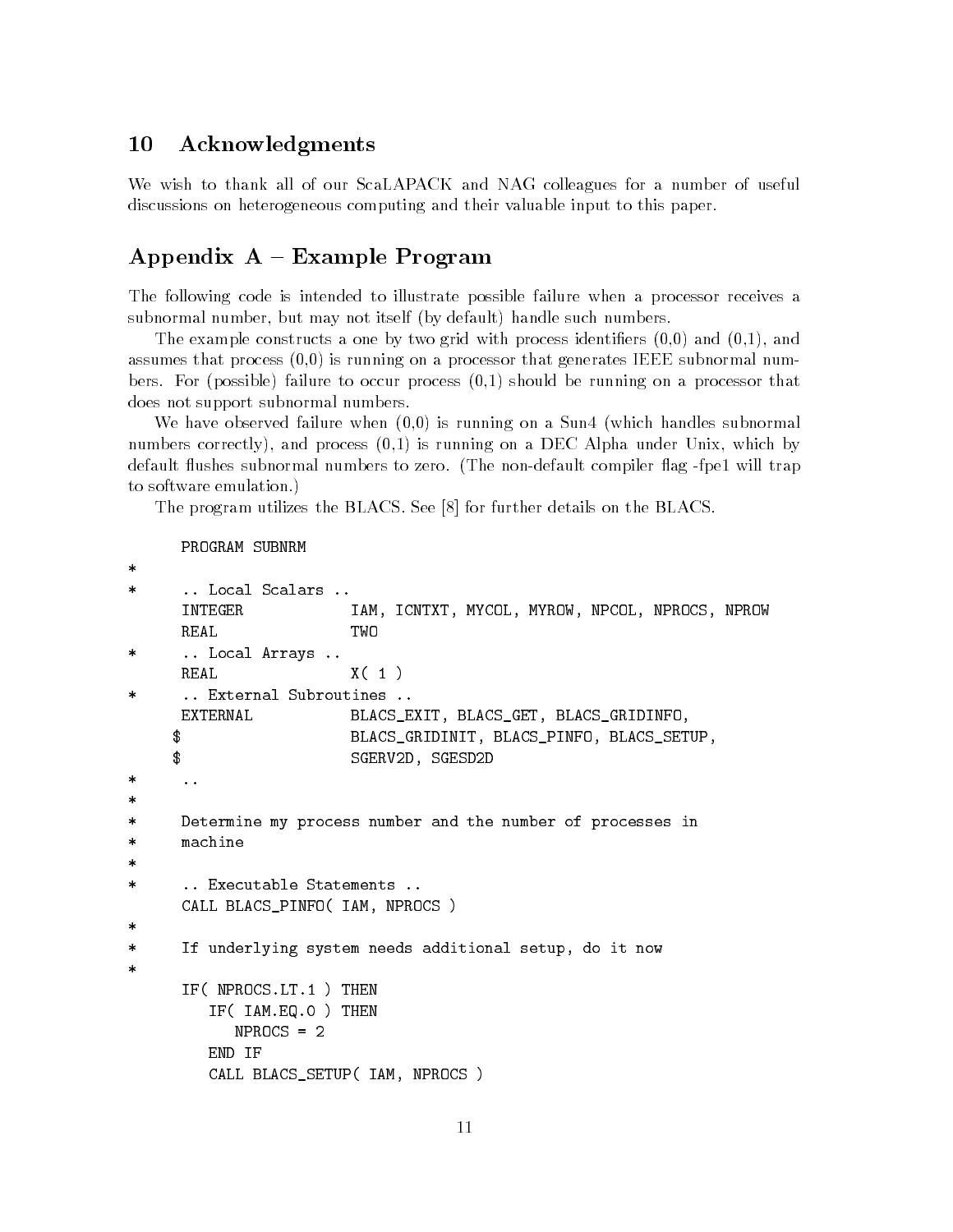```
END IF
\ast\pmb{\ast}Set up a 1 by 2 process grid
      NPROW = 1NPCOL = 2\astGet default system context, and initialize the grid
\starCALL BLACS_GET( 0, 0, ICNTXT )
      CALL BLACS_GRIDINIT( ICNTXT, 'Row-major', NPROW, NPCOL )
      CALL BLACS_GRIDINFO( ICNTXT, NPROW, NPCOL, MYROW, MYCOL )
      If I am in the grid perform some computation
\ast\astIF( MYROW.GE.0 .AND. MYROW.LT.NPROW ) THEN
\starTWO = 2.0E+0
         IF( MYROW.EQ.0 .AND. MYCOL.EQ.0 ) THEN
            X(1) = 7.52316390E-37X(1) = X(1) / 128.0E+0X(1) = 0.58774718E-38, which is subnormal on IEEE machines
\ast\ast\starThis call to SGESD2D sends X(1) to process (0,1)CALL SGESD2D( ICNTXT, 1, 1, X, 1, 0, 1 )
            WRITE( *, FMT = '(A,E16.8)' )'XOO = ', X( 1)
            X(1) = X(1) / TW0WRITE( *, FMT = '(A, E16.8)' )'XOO / 2 = ', X(1)\astELSE IF( MYROW.EQ.0 .AND. MYCOL.EQ.1 ) THEN
\starThis call to SGERV2D receives X(1) from process (0,0)CALL SGERV2D( ICNTXT, 1, 1, X, 1, 0, 0 )
            WRITE( *, FMT = '(A, E16.8)' )'XO1 = ', X( 1)
            X(1) = X(1) / TW0WRITE( *, FMT = '(A, E16.8)' )'XO1 / 2 = ', X( 1)
\astEND IF
      END IF
      Exit the BLACS cleanly
\starCALL BLACS_EXIT( 0 )
\ast
```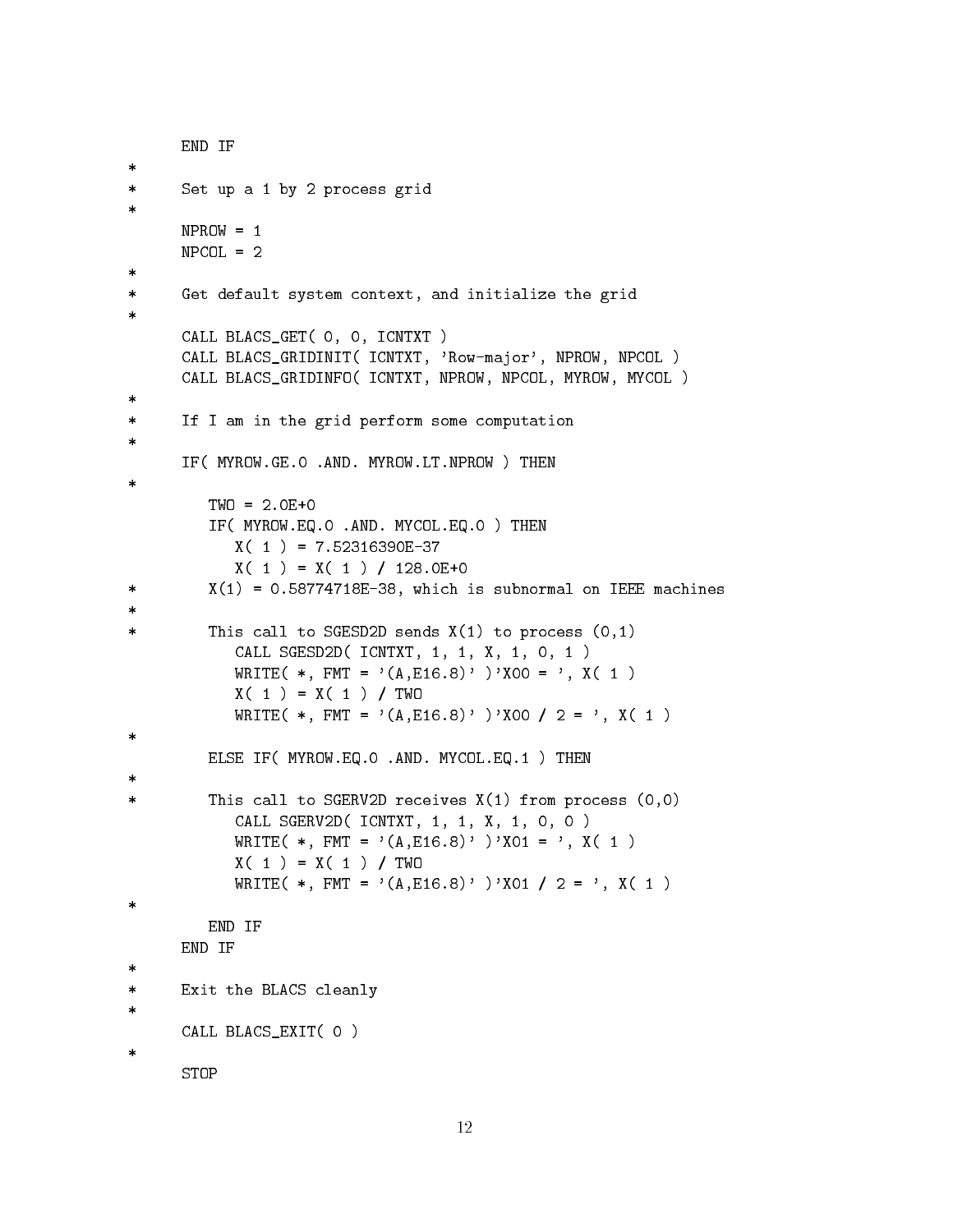## References

- [1] E. Anderson, Z. Bai, C. H. Bischof, J. Demmel, J. J. Dongarra, J. Du Croz, A. Greenbaum, S. Hammarling, A. McKenney, S. Ostrouchov, and D. C. Sorensen. LAPACK Users' Guide. SIAM, Philadelphia, PA, USA, 2nd edition, 1995. (Also available in Japanese, published by Maruzen, Tokyo, translated by Dr Oguni).
- [2] J. Choi, J. Demmel, I. Dhillon, J. J. Dongarra, S. Ostrouchov, A. Petitet, K. Stanley, D. W. Walker, and R. C. Whaley. ScaLAPACK: A portable linear algebra library for distributed memory computers - design issues and performance. In J. J. Dongarra, K. Masden, and J. Wasniewski, editors, Applied Parallel Computing, pages 95–106. Springer-Verlag, Berlin, Germany, 1995. (Proceedings of the Second International Workshop, PARA '95, Lyngby, Denmark. See also LAPACK Working Note No.95).
- [3] J. Choi, J. J. Dongarra, S. Ostrouchov, A. Petitet, D. W. Walker, and R. C. Whaley. A proposal for a set of parallel basic linear algebra subprograms. In J. J. Dongarra, K. Masden, and J. Waśniewski, editors, Applied Parallel Computing, pages 107–114. Springer-Verlag, Berlin, Germany, 1995. (Proceedings of the Second International Workshop, PARA '95, Lyngby, Denmark. See also LAPACK Working Note No.100).
- [4] J. Demmel, I. Dhillon, and H. Ren. On the correctness of parallel bisection in floating point.  $ETNA$ , 3:116-149, 1995. (See also LAPACK Working Note No.70).
- [5] J. Demmel, J. J. Dongarra, S. Hammarling, S. Ostrouchov, and K. Stanley. The dangers of heterogeneous network computing: Heterogenous networks considered harmful. In Proceedings Heterogeneous Computing Workshop '96, pages  $64-71$ . IEEE Computer Society Press, Los Alamitos, CA, USA, 1996.
- [6] J. J. Dongarra, J. Du Croz, I. S. Duff, and S. Hammarling. A set of Level 3 Basic Linear Algebra Subprograms. ACM Trans. Math. Software, 16:1-28, 1990. (Algorithm 679).
- [7] J. J. Dongarra, J. Du Croz, S. Hammarling, and R. J. Hanson. An extended set of FORTRAN Basic Linear Algebra Subprograms. ACM Trans. Math. Software, 14:1-32, 399, 1988. (Algorithm 656).
- [8] J. J. Dongarra and R. C. Whaley. A users' guide to the BLACS v1.0. LAPACK Working Note No.94. Technical Report CS-95-281, Department of Computer Science, University of Tennessee, 107 Ayres Hall, Knoxville, TN 37996-1301, USA, 1995.
- [9] A. Geist, A. Beguelin, J. J. Dongarra, W. Jiang, R. Manchek, and V. Sunderam. PVM: Parallel Virtual Machine. A Users' Guide and Tutorial for Networked Parallel Computing. MIT Press, Cambridge, MA, USA, 1994.
- [10] G. H. Golub and C. F. Van Loan. *Matrix Computations*. The Johns Hopkins University Press, Baltimore, MD, USA, 2nd edition, 1989.

END